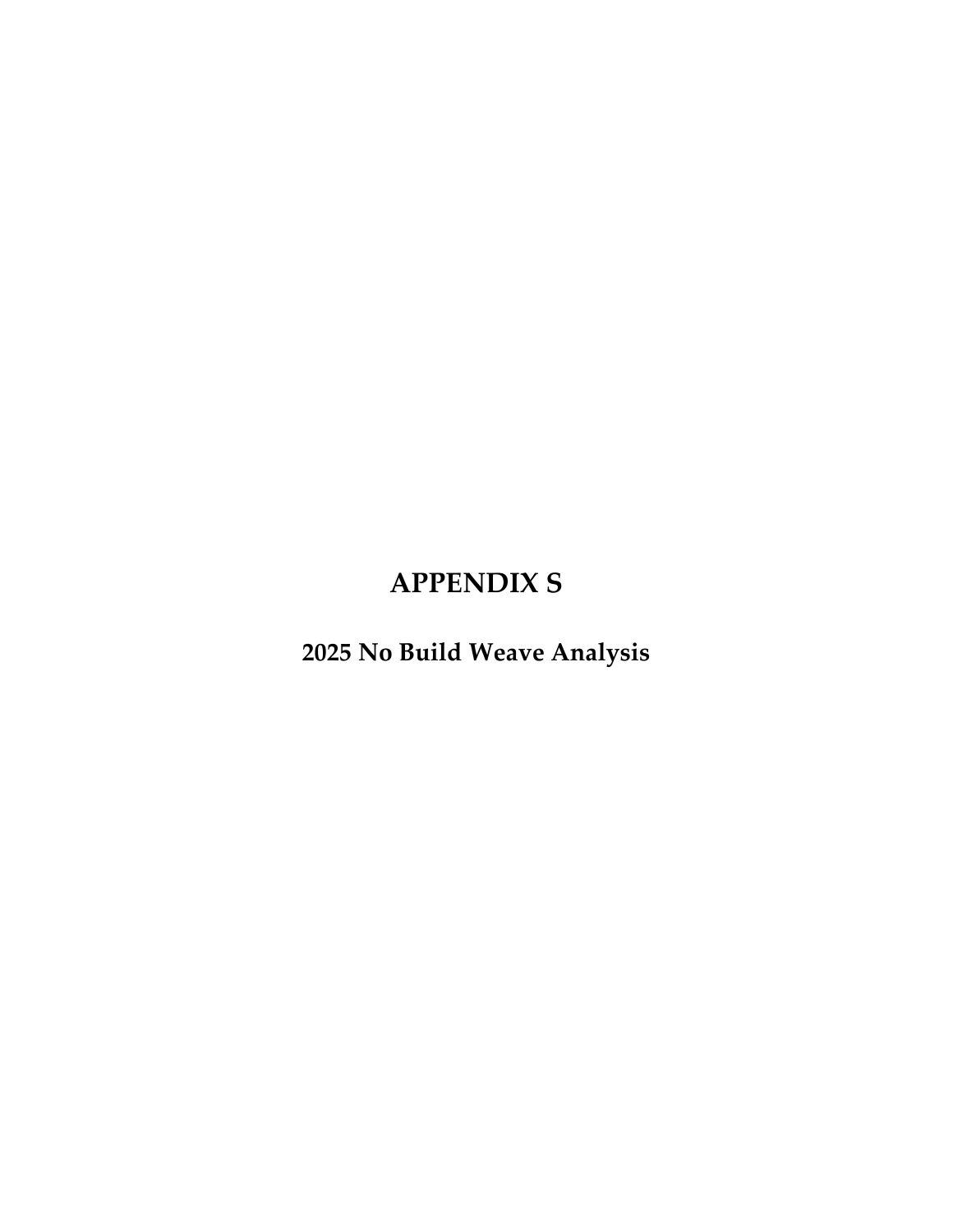|                                                                                                                                                   |                                                                                                                                                                                                                                                                                                                                                                                                                                                                                                                                                                                                                                                                                                                                                                                                                                                                                                                                                                                                                                                                                                                                                |                   |                                                             |                                                                                       | <b>FREEWAY WEAVING WORKSHEET</b> |                                                                       |          |                                        |                       |  |  |
|---------------------------------------------------------------------------------------------------------------------------------------------------|------------------------------------------------------------------------------------------------------------------------------------------------------------------------------------------------------------------------------------------------------------------------------------------------------------------------------------------------------------------------------------------------------------------------------------------------------------------------------------------------------------------------------------------------------------------------------------------------------------------------------------------------------------------------------------------------------------------------------------------------------------------------------------------------------------------------------------------------------------------------------------------------------------------------------------------------------------------------------------------------------------------------------------------------------------------------------------------------------------------------------------------------|-------------------|-------------------------------------------------------------|---------------------------------------------------------------------------------------|----------------------------------|-----------------------------------------------------------------------|----------|----------------------------------------|-----------------------|--|--|
|                                                                                                                                                   | <b>General Information</b>                                                                                                                                                                                                                                                                                                                                                                                                                                                                                                                                                                                                                                                                                                                                                                                                                                                                                                                                                                                                                                                                                                                     |                   |                                                             |                                                                                       | <b>Site Information</b>          |                                                                       |          |                                        |                       |  |  |
| <b>TC</b><br>Analyst<br>McMahon<br>Agency/Company<br>Date Performed<br>Analysis Time Period<br>AM Peak Hour                                       |                                                                                                                                                                                                                                                                                                                                                                                                                                                                                                                                                                                                                                                                                                                                                                                                                                                                                                                                                                                                                                                                                                                                                |                   |                                                             | Freeway/Dir of Travel<br><b>Weaving Seg Location</b><br>Jurisdiction<br>Analysis Year |                                  | <b>Rt 128 NB</b><br>Rt 128 NB @ Rt 9<br>2025 No Build/Full Cloverleaf |          |                                        |                       |  |  |
| Inputs                                                                                                                                            |                                                                                                                                                                                                                                                                                                                                                                                                                                                                                                                                                                                                                                                                                                                                                                                                                                                                                                                                                                                                                                                                                                                                                |                   |                                                             |                                                                                       |                                  |                                                                       |          |                                        |                       |  |  |
| Freeway free-flow speed, $S_{FF}$ (mi/h)<br>55<br>Weaving number of lanes, N<br>4<br>Weaving seg length, L (ft)<br>490<br><b>Terrain</b><br>Level |                                                                                                                                                                                                                                                                                                                                                                                                                                                                                                                                                                                                                                                                                                                                                                                                                                                                                                                                                                                                                                                                                                                                                |                   | <b>Weaving type</b><br>Volume ratio, VR<br>Weaving ratio, R |                                                                                       | A<br>0.17<br>0.34                |                                                                       |          |                                        |                       |  |  |
|                                                                                                                                                   | <b>Conversions to pc/h Under Base Conditions</b>                                                                                                                                                                                                                                                                                                                                                                                                                                                                                                                                                                                                                                                                                                                                                                                                                                                                                                                                                                                                                                                                                               |                   |                                                             |                                                                                       |                                  |                                                                       |          |                                        |                       |  |  |
| (pc/h)                                                                                                                                            | $\vee$                                                                                                                                                                                                                                                                                                                                                                                                                                                                                                                                                                                                                                                                                                                                                                                                                                                                                                                                                                                                                                                                                                                                         | <b>PHF</b>        | Truck %                                                     | RV %                                                                                  | $E_T$                            | $\mathsf{E}_{\,\mathsf{R}}$                                           | $f_{HV}$ | $f_p$                                  | V                     |  |  |
| $V_{\circ 1}$                                                                                                                                     | 7126                                                                                                                                                                                                                                                                                                                                                                                                                                                                                                                                                                                                                                                                                                                                                                                                                                                                                                                                                                                                                                                                                                                                           | 0.92              | 3                                                           | 0                                                                                     | 1.5                              | 1.2                                                                   | 0.985    | 1.00                                   | 7861                  |  |  |
| $\int_{02}$                                                                                                                                       | $\pmb{0}$                                                                                                                                                                                                                                                                                                                                                                                                                                                                                                                                                                                                                                                                                                                                                                                                                                                                                                                                                                                                                                                                                                                                      | 0.92              | 3                                                           | 0                                                                                     | 1.5                              | 1.2                                                                   | 0.985    | 1.00                                   | $\pmb{0}$             |  |  |
| $\int_{W_1}$                                                                                                                                      | 958                                                                                                                                                                                                                                                                                                                                                                                                                                                                                                                                                                                                                                                                                                                                                                                                                                                                                                                                                                                                                                                                                                                                            | 0.92              | 3                                                           | 0                                                                                     | 1.5                              | 1.2                                                                   | 0.985    | 1.00                                   | 1056                  |  |  |
| $J_{w2}$                                                                                                                                          | 486                                                                                                                                                                                                                                                                                                                                                                                                                                                                                                                                                                                                                                                                                                                                                                                                                                                                                                                                                                                                                                                                                                                                            | 0.92              | 3                                                           | 0                                                                                     | 1.5                              | 1.2                                                                   | 0.985    | 1.00                                   | 536                   |  |  |
| $\bigvee$ <sub>W</sub>                                                                                                                            |                                                                                                                                                                                                                                                                                                                                                                                                                                                                                                                                                                                                                                                                                                                                                                                                                                                                                                                                                                                                                                                                                                                                                |                   |                                                             | 1592                                                                                  | $\overline{N}_{\underline{nw}}$  |                                                                       |          |                                        | 7861                  |  |  |
|                                                                                                                                                   |                                                                                                                                                                                                                                                                                                                                                                                                                                                                                                                                                                                                                                                                                                                                                                                                                                                                                                                                                                                                                                                                                                                                                |                   |                                                             |                                                                                       |                                  |                                                                       |          |                                        | 9453                  |  |  |
|                                                                                                                                                   | <b>Weaving and Non-Weaving Speeds</b>                                                                                                                                                                                                                                                                                                                                                                                                                                                                                                                                                                                                                                                                                                                                                                                                                                                                                                                                                                                                                                                                                                          |                   |                                                             |                                                                                       |                                  |                                                                       |          |                                        |                       |  |  |
|                                                                                                                                                   |                                                                                                                                                                                                                                                                                                                                                                                                                                                                                                                                                                                                                                                                                                                                                                                                                                                                                                                                                                                                                                                                                                                                                |                   | Unconstrained                                               |                                                                                       |                                  | Constrained                                                           |          |                                        |                       |  |  |
|                                                                                                                                                   |                                                                                                                                                                                                                                                                                                                                                                                                                                                                                                                                                                                                                                                                                                                                                                                                                                                                                                                                                                                                                                                                                                                                                | Weaving $(i = w)$ |                                                             | Non-Weaving $(i = nw)$                                                                |                                  | Weaving $(i = w)$                                                     |          |                                        | Non-Weaving $( = nw)$ |  |  |
| a (Exhibit 24-6)                                                                                                                                  |                                                                                                                                                                                                                                                                                                                                                                                                                                                                                                                                                                                                                                                                                                                                                                                                                                                                                                                                                                                                                                                                                                                                                | 0.15              |                                                             |                                                                                       | 0.0035<br>4.00                   |                                                                       |          |                                        |                       |  |  |
| $b$ (Exhibit 24-6)<br>$c$ (Exhibit 24-6)                                                                                                          |                                                                                                                                                                                                                                                                                                                                                                                                                                                                                                                                                                                                                                                                                                                                                                                                                                                                                                                                                                                                                                                                                                                                                | 2.20<br>0.97      |                                                             | 1.30                                                                                  |                                  |                                                                       |          |                                        |                       |  |  |
| d (Exhibit 24-6)                                                                                                                                  |                                                                                                                                                                                                                                                                                                                                                                                                                                                                                                                                                                                                                                                                                                                                                                                                                                                                                                                                                                                                                                                                                                                                                | 0.80              |                                                             | 0.75                                                                                  |                                  |                                                                       |          |                                        |                       |  |  |
| Weaving intensity factor, Wi                                                                                                                      |                                                                                                                                                                                                                                                                                                                                                                                                                                                                                                                                                                                                                                                                                                                                                                                                                                                                                                                                                                                                                                                                                                                                                | 2.79              |                                                             |                                                                                       |                                  | 1.52                                                                  |          |                                        |                       |  |  |
| Weaving and non-weaving<br>speeds, Si (mi/h)                                                                                                      |                                                                                                                                                                                                                                                                                                                                                                                                                                                                                                                                                                                                                                                                                                                                                                                                                                                                                                                                                                                                                                                                                                                                                | 26.89             |                                                             | 32.84                                                                                 |                                  |                                                                       |          |                                        |                       |  |  |
|                                                                                                                                                   | Number of lanes required for unconstrained operation, Nw<br>Maximum number of lanes, Nw (max)<br>$\blacktriangleright$ If Nw < Nw(max) unconstrained operation<br>Weaving Segment Speed, Density, Level of Service, and Capacity                                                                                                                                                                                                                                                                                                                                                                                                                                                                                                                                                                                                                                                                                                                                                                                                                                                                                                               |                   |                                                             |                                                                                       | 1.08<br>1.40                     |                                                                       |          | if Nw > Nw (max) constrained operation |                       |  |  |
|                                                                                                                                                   | Weaving segment speed, S (mi/h)                                                                                                                                                                                                                                                                                                                                                                                                                                                                                                                                                                                                                                                                                                                                                                                                                                                                                                                                                                                                                                                                                                                |                   |                                                             | 31.66                                                                                 |                                  |                                                                       |          |                                        |                       |  |  |
|                                                                                                                                                   | Weaving segment density, D (pc/mi/ln)                                                                                                                                                                                                                                                                                                                                                                                                                                                                                                                                                                                                                                                                                                                                                                                                                                                                                                                                                                                                                                                                                                          |                   |                                                             | 74.64                                                                                 |                                  |                                                                       |          |                                        |                       |  |  |
| evel of service, LOS                                                                                                                              |                                                                                                                                                                                                                                                                                                                                                                                                                                                                                                                                                                                                                                                                                                                                                                                                                                                                                                                                                                                                                                                                                                                                                |                   |                                                             | F                                                                                     |                                  |                                                                       |          |                                        |                       |  |  |
|                                                                                                                                                   | Capacity of base condition, $c_h$ (pc/h)                                                                                                                                                                                                                                                                                                                                                                                                                                                                                                                                                                                                                                                                                                                                                                                                                                                                                                                                                                                                                                                                                                       |                   |                                                             | 6954                                                                                  |                                  |                                                                       |          |                                        |                       |  |  |
|                                                                                                                                                   | Capacity as a 15-minute flow rate, c (veh/h)                                                                                                                                                                                                                                                                                                                                                                                                                                                                                                                                                                                                                                                                                                                                                                                                                                                                                                                                                                                                                                                                                                   |                   |                                                             | 6851                                                                                  |                                  |                                                                       |          |                                        |                       |  |  |
| Capacity as a full-hour volume, c <sub>h</sub> (veh/h)                                                                                            |                                                                                                                                                                                                                                                                                                                                                                                                                                                                                                                                                                                                                                                                                                                                                                                                                                                                                                                                                                                                                                                                                                                                                |                   |                                                             | 6303                                                                                  |                                  |                                                                       |          |                                        |                       |  |  |
| <b>Notes</b>                                                                                                                                      |                                                                                                                                                                                                                                                                                                                                                                                                                                                                                                                                                                                                                                                                                                                                                                                                                                                                                                                                                                                                                                                                                                                                                |                   |                                                             |                                                                                       |                                  |                                                                       |          |                                        |                       |  |  |
| Junctions".<br>such cases.<br>such cases.<br>cases.<br>cases.<br>cases.                                                                           | a. Weaving segments longer than 2500 ft. are treated as isolated merge and diverge areas using the procedures of Chapter 25, "Ramps and Ramp<br>b. Capacity constrained by basic freeway capacity.<br>c. Capacity occurs under constrained operating conditions.<br>d. Three-lane Type A segments do not operate well at volume ratios greater than 0.45. Poor operations and some local queuing are expected in<br>e. Four-lane Type A segments do not operate well at volume ratios greater than 0.35. Poor operations and some local queuing are expected in<br>f. Capacity constrained by maximum allowable weaving flow rate: 2,800 pc/h (Type A), 4,000 (Type B), 3,500 (Type C).<br>g. Five-lane Type A segments do not operate well at volume ratios greater than 0.20. Poor operations and some local queuing are expected in such<br>h. Type B weaving segments do not operate well at volume ratios greater than 0.80. Poor operations and some local queuing are expected in such<br>. Type C weaving segments do not operate well at volume ratios greater than 0.50. Poor operations and some local queuing are expected in such |                   |                                                             |                                                                                       |                                  |                                                                       |          |                                        |                       |  |  |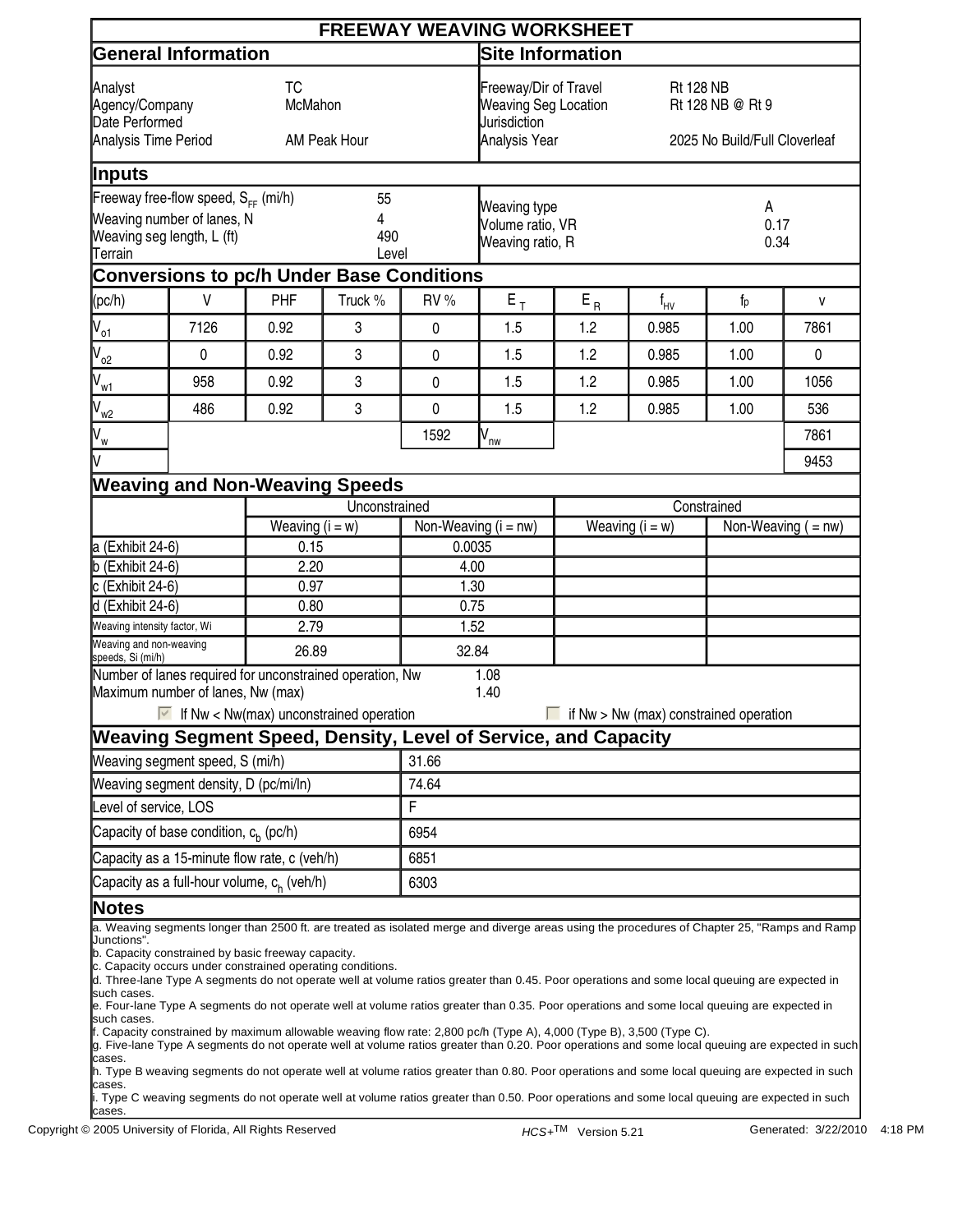|                                                                                                                                                   |                                                                                                                                                                                                                                                                                                                                                                                                                                                                                                                                                                                                                                                                                                                                                                                                                                                |                   |               |                                                                                       | <b>FREEWAY WEAVING WORKSHEET</b> |                                                                        |                                     |                                        |                       |  |  |
|---------------------------------------------------------------------------------------------------------------------------------------------------|------------------------------------------------------------------------------------------------------------------------------------------------------------------------------------------------------------------------------------------------------------------------------------------------------------------------------------------------------------------------------------------------------------------------------------------------------------------------------------------------------------------------------------------------------------------------------------------------------------------------------------------------------------------------------------------------------------------------------------------------------------------------------------------------------------------------------------------------|-------------------|---------------|---------------------------------------------------------------------------------------|----------------------------------|------------------------------------------------------------------------|-------------------------------------|----------------------------------------|-----------------------|--|--|
|                                                                                                                                                   | <b>General Information</b>                                                                                                                                                                                                                                                                                                                                                                                                                                                                                                                                                                                                                                                                                                                                                                                                                     |                   |               |                                                                                       | <b>Site Information</b>          |                                                                        |                                     |                                        |                       |  |  |
| <b>TC</b><br>Analyst<br>McMahon<br>Agency/Company<br>Date Performed<br>Analysis Time Period<br>AM Peak Hour                                       |                                                                                                                                                                                                                                                                                                                                                                                                                                                                                                                                                                                                                                                                                                                                                                                                                                                |                   |               | Freeway/Dir of Travel<br><b>Weaving Seg Location</b><br>Jurisdiction<br>Analysis Year |                                  | <b>Rt 128 SB</b><br>Rt 128 SB at Rt 9<br>2025 No Build/Full Cloverleaf |                                     |                                        |                       |  |  |
| Inputs                                                                                                                                            |                                                                                                                                                                                                                                                                                                                                                                                                                                                                                                                                                                                                                                                                                                                                                                                                                                                |                   |               |                                                                                       |                                  |                                                                        |                                     |                                        |                       |  |  |
| Freeway free-flow speed, S <sub>FF</sub> (mi/h)<br>55<br>Weaving number of lanes, N<br>5<br>Weaving seg length, L (ft)<br>590<br>Terrain<br>Level |                                                                                                                                                                                                                                                                                                                                                                                                                                                                                                                                                                                                                                                                                                                                                                                                                                                |                   |               | Weaving type<br>Volume ratio, VR<br>Weaving ratio, R                                  |                                  | A<br>0.16<br>0.35                                                      |                                     |                                        |                       |  |  |
|                                                                                                                                                   | <b>Conversions to pc/h Under Base Conditions</b>                                                                                                                                                                                                                                                                                                                                                                                                                                                                                                                                                                                                                                                                                                                                                                                               |                   |               |                                                                                       |                                  |                                                                        |                                     |                                        |                       |  |  |
| (pc/h)                                                                                                                                            | $\vee$                                                                                                                                                                                                                                                                                                                                                                                                                                                                                                                                                                                                                                                                                                                                                                                                                                         | <b>PHF</b>        | Truck %       | RV%                                                                                   | $E_T$                            | $\mathsf{E}_{\,\mathsf{R}}$                                            | $\mathsf{f}_{\mathsf{H}\mathsf{V}}$ | $f_p$                                  | v                     |  |  |
| $V_{\circ 1}$                                                                                                                                     | 7044                                                                                                                                                                                                                                                                                                                                                                                                                                                                                                                                                                                                                                                                                                                                                                                                                                           | 0.92              | 3             | 0                                                                                     | 1.5                              | 1.2                                                                    | 0.985                               | 1.00                                   | 7771                  |  |  |
| $\int_{02}$                                                                                                                                       | $\mathbf 0$                                                                                                                                                                                                                                                                                                                                                                                                                                                                                                                                                                                                                                                                                                                                                                                                                                    | 0.92              | 0             | 0                                                                                     | 1.5                              | 1.2                                                                    | 1.000                               | 1.00                                   | $\mathbf{0}$          |  |  |
| $\int_{W_1}$                                                                                                                                      | 877                                                                                                                                                                                                                                                                                                                                                                                                                                                                                                                                                                                                                                                                                                                                                                                                                                            | 0.92              | 3             | 0                                                                                     | 1.5                              | 1.2                                                                    | 0.985                               | 1.00                                   | 967                   |  |  |
| $J_{w2}$                                                                                                                                          | 480                                                                                                                                                                                                                                                                                                                                                                                                                                                                                                                                                                                                                                                                                                                                                                                                                                            | 0.92              | 3             | 0                                                                                     | 1.5                              | 1.2                                                                    | 0.985                               | 1.00                                   | 529                   |  |  |
| V <sub>w</sub>                                                                                                                                    |                                                                                                                                                                                                                                                                                                                                                                                                                                                                                                                                                                                                                                                                                                                                                                                                                                                |                   |               | 1496                                                                                  | $\overline{N}_{\underline{nw}}$  |                                                                        |                                     |                                        | 7771                  |  |  |
| V                                                                                                                                                 |                                                                                                                                                                                                                                                                                                                                                                                                                                                                                                                                                                                                                                                                                                                                                                                                                                                |                   |               |                                                                                       |                                  |                                                                        |                                     |                                        | 9267                  |  |  |
|                                                                                                                                                   | <b>Weaving and Non-Weaving Speeds</b>                                                                                                                                                                                                                                                                                                                                                                                                                                                                                                                                                                                                                                                                                                                                                                                                          |                   |               |                                                                                       |                                  |                                                                        |                                     |                                        |                       |  |  |
|                                                                                                                                                   |                                                                                                                                                                                                                                                                                                                                                                                                                                                                                                                                                                                                                                                                                                                                                                                                                                                |                   | Unconstrained |                                                                                       |                                  |                                                                        |                                     | Constrained                            |                       |  |  |
|                                                                                                                                                   |                                                                                                                                                                                                                                                                                                                                                                                                                                                                                                                                                                                                                                                                                                                                                                                                                                                | Weaving $(i = w)$ |               | Non-Weaving $(i = nw)$                                                                |                                  | Weaving $(i = w)$                                                      |                                     |                                        | Non-Weaving $($ = nw) |  |  |
| a (Exhibit 24-6)                                                                                                                                  |                                                                                                                                                                                                                                                                                                                                                                                                                                                                                                                                                                                                                                                                                                                                                                                                                                                | 0.15              |               | 0.0035                                                                                |                                  |                                                                        |                                     |                                        |                       |  |  |
| $b$ (Exhibit 24-6)                                                                                                                                |                                                                                                                                                                                                                                                                                                                                                                                                                                                                                                                                                                                                                                                                                                                                                                                                                                                | 2.20              |               | 4.00                                                                                  |                                  |                                                                        |                                     |                                        |                       |  |  |
| $c$ (Exhibit 24-6)<br>d (Exhibit 24-6)                                                                                                            |                                                                                                                                                                                                                                                                                                                                                                                                                                                                                                                                                                                                                                                                                                                                                                                                                                                | 0.97<br>0.80      |               | 1.30<br>0.75                                                                          |                                  |                                                                        |                                     |                                        |                       |  |  |
|                                                                                                                                                   | Weaving intensity factor, Wi                                                                                                                                                                                                                                                                                                                                                                                                                                                                                                                                                                                                                                                                                                                                                                                                                   | 1.87              |               | 0.94                                                                                  |                                  |                                                                        |                                     |                                        |                       |  |  |
| Weaving and non-weaving<br>speeds, Si (mi/h)                                                                                                      |                                                                                                                                                                                                                                                                                                                                                                                                                                                                                                                                                                                                                                                                                                                                                                                                                                                | 30.67             |               | 38.17                                                                                 |                                  |                                                                        |                                     |                                        |                       |  |  |
|                                                                                                                                                   | Number of lanes required for unconstrained operation, Nw<br>Maximum number of lanes, Nw (max)<br>$\blacktriangleright$ If Nw < Nw(max) unconstrained operation                                                                                                                                                                                                                                                                                                                                                                                                                                                                                                                                                                                                                                                                                 |                   |               |                                                                                       | 1.30<br>1.40                     |                                                                        |                                     | if Nw > Nw (max) constrained operation |                       |  |  |
|                                                                                                                                                   | Weaving Segment Speed, Density, Level of Service, and Capacity                                                                                                                                                                                                                                                                                                                                                                                                                                                                                                                                                                                                                                                                                                                                                                                 |                   |               |                                                                                       |                                  |                                                                        |                                     |                                        |                       |  |  |
|                                                                                                                                                   | Weaving segment speed, S (mi/h)                                                                                                                                                                                                                                                                                                                                                                                                                                                                                                                                                                                                                                                                                                                                                                                                                |                   |               | 36.72                                                                                 |                                  |                                                                        |                                     |                                        |                       |  |  |
|                                                                                                                                                   | Weaving segment density, D (pc/mi/ln)                                                                                                                                                                                                                                                                                                                                                                                                                                                                                                                                                                                                                                                                                                                                                                                                          |                   |               | 50.48                                                                                 |                                  |                                                                        |                                     |                                        |                       |  |  |
|                                                                                                                                                   | evel of service, LOS                                                                                                                                                                                                                                                                                                                                                                                                                                                                                                                                                                                                                                                                                                                                                                                                                           |                   |               | F                                                                                     |                                  |                                                                        |                                     |                                        |                       |  |  |
|                                                                                                                                                   | Capacity of base condition, c <sub>h</sub> (pc/h)                                                                                                                                                                                                                                                                                                                                                                                                                                                                                                                                                                                                                                                                                                                                                                                              |                   |               | 8989                                                                                  |                                  |                                                                        |                                     |                                        |                       |  |  |
|                                                                                                                                                   | Capacity as a 15-minute flow rate, c (veh/h)                                                                                                                                                                                                                                                                                                                                                                                                                                                                                                                                                                                                                                                                                                                                                                                                   |                   |               | 8856                                                                                  |                                  |                                                                        |                                     |                                        |                       |  |  |
| Capacity as a full-hour volume, c <sub>h</sub> (veh/h)                                                                                            |                                                                                                                                                                                                                                                                                                                                                                                                                                                                                                                                                                                                                                                                                                                                                                                                                                                |                   |               | 8148                                                                                  |                                  |                                                                        |                                     |                                        |                       |  |  |
| <b>Notes</b><br>Junctions".                                                                                                                       | a. Weaving segments longer than 2500 ft. are treated as isolated merge and diverge areas using the procedures of Chapter 25, "Ramps and Ramp                                                                                                                                                                                                                                                                                                                                                                                                                                                                                                                                                                                                                                                                                                   |                   |               |                                                                                       |                                  |                                                                        |                                     |                                        |                       |  |  |
| such cases.<br>such cases.<br>cases.<br>cases.                                                                                                    | b. Capacity constrained by basic freeway capacity.<br>c. Capacity occurs under constrained operating conditions.<br>d. Three-lane Type A segments do not operate well at volume ratios greater than 0.45. Poor operations and some local queuing are expected in<br>e. Four-lane Type A segments do not operate well at volume ratios greater than 0.35. Poor operations and some local queuing are expected in<br>lf. Capacity constrained by maximum allowable weaving flow rate: 2,800 pc/h (Type A), 4,000 (Type B), 3,500 (Type C).<br>g. Five-lane Type A segments do not operate well at volume ratios greater than 0.20. Poor operations and some local queuing are expected in such<br>h. Type B weaving segments do not operate well at volume ratios greater than 0.80. Poor operations and some local queuing are expected in such |                   |               |                                                                                       |                                  |                                                                        |                                     |                                        |                       |  |  |
| cases.                                                                                                                                            | i. Type C weaving segments do not operate well at volume ratios greater than 0.50. Poor operations and some local queuing are expected in such                                                                                                                                                                                                                                                                                                                                                                                                                                                                                                                                                                                                                                                                                                 |                   |               |                                                                                       |                                  |                                                                        |                                     |                                        |                       |  |  |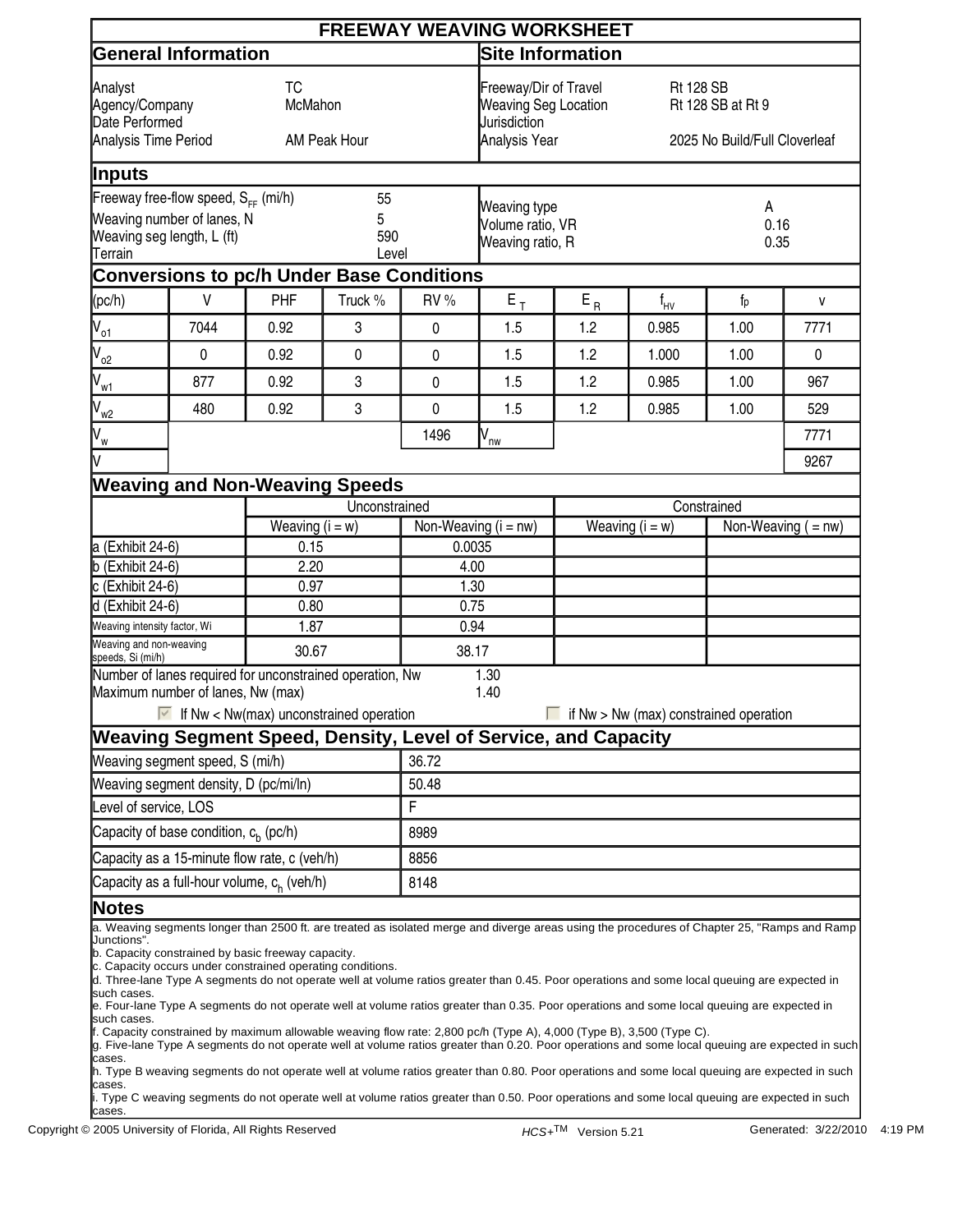|                                                                                                                                            |                                                                                                                                                                                                                                                                                                                                                                                                                                                                                                                                                                                                                                                                                                                                                                                                                                                                                                                                                                                               |                   |                                                                                       |                                                             | <b>FREEWAY WEAVING WORKSHEET</b>                                      |                   |                            |                                        |                       |  |
|--------------------------------------------------------------------------------------------------------------------------------------------|-----------------------------------------------------------------------------------------------------------------------------------------------------------------------------------------------------------------------------------------------------------------------------------------------------------------------------------------------------------------------------------------------------------------------------------------------------------------------------------------------------------------------------------------------------------------------------------------------------------------------------------------------------------------------------------------------------------------------------------------------------------------------------------------------------------------------------------------------------------------------------------------------------------------------------------------------------------------------------------------------|-------------------|---------------------------------------------------------------------------------------|-------------------------------------------------------------|-----------------------------------------------------------------------|-------------------|----------------------------|----------------------------------------|-----------------------|--|
|                                                                                                                                            | <b>General Information</b>                                                                                                                                                                                                                                                                                                                                                                                                                                                                                                                                                                                                                                                                                                                                                                                                                                                                                                                                                                    |                   |                                                                                       |                                                             | <b>Site Information</b>                                               |                   |                            |                                        |                       |  |
| <b>TC</b><br>Analyst<br>McMahon<br>Agency/Company<br>Date Performed<br>Analysis Time Period<br>PM Peak Hour                                |                                                                                                                                                                                                                                                                                                                                                                                                                                                                                                                                                                                                                                                                                                                                                                                                                                                                                                                                                                                               |                   | Freeway/Dir of Travel<br><b>Weaving Seg Location</b><br>Jurisdiction<br>Analysis Year |                                                             | <b>Rt 128 NB</b><br>Rt 128 NB @ Rt 9<br>2025 No Build/Full Cloverleaf |                   |                            |                                        |                       |  |
| Inputs                                                                                                                                     |                                                                                                                                                                                                                                                                                                                                                                                                                                                                                                                                                                                                                                                                                                                                                                                                                                                                                                                                                                                               |                   |                                                                                       |                                                             |                                                                       |                   |                            |                                        |                       |  |
| Freeway free-flow speed, $S_{FF}$ (mi/h)<br>55<br>Weaving number of lanes, N<br>4<br>Weaving seg length, L (ft)<br>490<br>Terrain<br>Level |                                                                                                                                                                                                                                                                                                                                                                                                                                                                                                                                                                                                                                                                                                                                                                                                                                                                                                                                                                                               |                   |                                                                                       | <b>Weaving type</b><br>Volume ratio, VR<br>Weaving ratio, R |                                                                       | A<br>0.15<br>0.48 |                            |                                        |                       |  |
|                                                                                                                                            | <b>Conversions to pc/h Under Base Conditions</b>                                                                                                                                                                                                                                                                                                                                                                                                                                                                                                                                                                                                                                                                                                                                                                                                                                                                                                                                              |                   |                                                                                       |                                                             |                                                                       |                   |                            |                                        |                       |  |
| (pc/h)                                                                                                                                     | $\vee$                                                                                                                                                                                                                                                                                                                                                                                                                                                                                                                                                                                                                                                                                                                                                                                                                                                                                                                                                                                        | <b>PHF</b>        | Truck %                                                                               | RV %                                                        | $\mathsf{E}_{\, \mathsf{T}}$                                          | $E_R$             | $\mathsf{f}_{\mathsf{HV}}$ | $f_{p}$                                | V                     |  |
| $V_{\circ 1}$                                                                                                                              | 8039                                                                                                                                                                                                                                                                                                                                                                                                                                                                                                                                                                                                                                                                                                                                                                                                                                                                                                                                                                                          | 0.92              | 3                                                                                     | 0                                                           | 1.5                                                                   | 1.2               | 0.985                      | 1.00                                   | 8869                  |  |
| $\int_{02}$                                                                                                                                | $\pmb{0}$                                                                                                                                                                                                                                                                                                                                                                                                                                                                                                                                                                                                                                                                                                                                                                                                                                                                                                                                                                                     | 0.92              | 3                                                                                     | 0                                                           | 1.5                                                                   | 1.2               | 0.985                      | 1.00                                   | $\mathbf 0$           |  |
| $\int_{W_1}$                                                                                                                               | 704                                                                                                                                                                                                                                                                                                                                                                                                                                                                                                                                                                                                                                                                                                                                                                                                                                                                                                                                                                                           | 0.92              | 3                                                                                     | 0                                                           | 1.5                                                                   | 1.2               | 0.985                      | 1.00                                   | 776                   |  |
| $J_{w2}$                                                                                                                                   | 752                                                                                                                                                                                                                                                                                                                                                                                                                                                                                                                                                                                                                                                                                                                                                                                                                                                                                                                                                                                           | 0.92              | 3                                                                                     | 0                                                           | 1.5                                                                   | 1.2               | 0.985                      | 1.00                                   | 829                   |  |
| $\bigvee$ <sub>W</sub>                                                                                                                     |                                                                                                                                                                                                                                                                                                                                                                                                                                                                                                                                                                                                                                                                                                                                                                                                                                                                                                                                                                                               |                   |                                                                                       | 1605                                                        | $\overline{N}_{\underline{nw}}$                                       |                   |                            |                                        | 8869                  |  |
|                                                                                                                                            |                                                                                                                                                                                                                                                                                                                                                                                                                                                                                                                                                                                                                                                                                                                                                                                                                                                                                                                                                                                               |                   |                                                                                       |                                                             |                                                                       |                   |                            |                                        | 10474                 |  |
|                                                                                                                                            | <b>Weaving and Non-Weaving Speeds</b>                                                                                                                                                                                                                                                                                                                                                                                                                                                                                                                                                                                                                                                                                                                                                                                                                                                                                                                                                         |                   |                                                                                       |                                                             |                                                                       |                   |                            |                                        |                       |  |
|                                                                                                                                            |                                                                                                                                                                                                                                                                                                                                                                                                                                                                                                                                                                                                                                                                                                                                                                                                                                                                                                                                                                                               |                   | Unconstrained                                                                         |                                                             |                                                                       |                   |                            | Constrained                            |                       |  |
|                                                                                                                                            |                                                                                                                                                                                                                                                                                                                                                                                                                                                                                                                                                                                                                                                                                                                                                                                                                                                                                                                                                                                               | Weaving $(i = w)$ |                                                                                       |                                                             | Non-Weaving $(i = nw)$                                                |                   | Weaving $(i = w)$          |                                        | Non-Weaving $( = nw)$ |  |
| a (Exhibit 24-6)<br>$b$ (Exhibit 24-6)                                                                                                     |                                                                                                                                                                                                                                                                                                                                                                                                                                                                                                                                                                                                                                                                                                                                                                                                                                                                                                                                                                                               | 0.15<br>2.20      |                                                                                       | 0.0035<br>4.00                                              |                                                                       |                   |                            |                                        |                       |  |
| $c$ (Exhibit 24-6)                                                                                                                         |                                                                                                                                                                                                                                                                                                                                                                                                                                                                                                                                                                                                                                                                                                                                                                                                                                                                                                                                                                                               | 0.97              |                                                                                       | 1.30                                                        |                                                                       |                   |                            |                                        |                       |  |
| d (Exhibit 24-6)                                                                                                                           |                                                                                                                                                                                                                                                                                                                                                                                                                                                                                                                                                                                                                                                                                                                                                                                                                                                                                                                                                                                               | 0.80              |                                                                                       | 0.75                                                        |                                                                       |                   |                            |                                        |                       |  |
|                                                                                                                                            | Weaving intensity factor, Wi                                                                                                                                                                                                                                                                                                                                                                                                                                                                                                                                                                                                                                                                                                                                                                                                                                                                                                                                                                  | 2.99              |                                                                                       | 1.65                                                        |                                                                       |                   |                            |                                        |                       |  |
| Weaving and non-weaving<br>speeds, Si (mi/h)                                                                                               |                                                                                                                                                                                                                                                                                                                                                                                                                                                                                                                                                                                                                                                                                                                                                                                                                                                                                                                                                                                               | 26.28             |                                                                                       | 31.98                                                       |                                                                       |                   |                            |                                        |                       |  |
|                                                                                                                                            | Number of lanes required for unconstrained operation, Nw<br>Maximum number of lanes, Nw (max)<br>$\blacktriangleright$ If Nw < Nw(max) unconstrained operation                                                                                                                                                                                                                                                                                                                                                                                                                                                                                                                                                                                                                                                                                                                                                                                                                                |                   |                                                                                       |                                                             | 1.03<br>1.40                                                          |                   |                            | if Nw > Nw (max) constrained operation |                       |  |
|                                                                                                                                            | Weaving Segment Speed, Density, Level of Service, and Capacity                                                                                                                                                                                                                                                                                                                                                                                                                                                                                                                                                                                                                                                                                                                                                                                                                                                                                                                                |                   |                                                                                       |                                                             |                                                                       |                   |                            |                                        |                       |  |
|                                                                                                                                            | Weaving segment speed, S (mi/h)                                                                                                                                                                                                                                                                                                                                                                                                                                                                                                                                                                                                                                                                                                                                                                                                                                                                                                                                                               |                   |                                                                                       | 30.95                                                       |                                                                       |                   |                            |                                        |                       |  |
|                                                                                                                                            | Weaving segment density, D (pc/mi/ln)                                                                                                                                                                                                                                                                                                                                                                                                                                                                                                                                                                                                                                                                                                                                                                                                                                                                                                                                                         |                   |                                                                                       | 84.60                                                       |                                                                       |                   |                            |                                        |                       |  |
|                                                                                                                                            | evel of service, LOS                                                                                                                                                                                                                                                                                                                                                                                                                                                                                                                                                                                                                                                                                                                                                                                                                                                                                                                                                                          |                   |                                                                                       | F                                                           |                                                                       |                   |                            |                                        |                       |  |
| Capacity of base condition, $c_h$ (pc/h)                                                                                                   |                                                                                                                                                                                                                                                                                                                                                                                                                                                                                                                                                                                                                                                                                                                                                                                                                                                                                                                                                                                               |                   |                                                                                       | 7056                                                        |                                                                       |                   |                            |                                        |                       |  |
| Capacity as a 15-minute flow rate, c (veh/h)<br>Capacity as a full-hour volume, c <sub>h</sub> (veh/h)                                     |                                                                                                                                                                                                                                                                                                                                                                                                                                                                                                                                                                                                                                                                                                                                                                                                                                                                                                                                                                                               |                   |                                                                                       | 6952                                                        |                                                                       |                   |                            |                                        |                       |  |
|                                                                                                                                            |                                                                                                                                                                                                                                                                                                                                                                                                                                                                                                                                                                                                                                                                                                                                                                                                                                                                                                                                                                                               |                   |                                                                                       | 6396                                                        |                                                                       |                   |                            |                                        |                       |  |
| <b>Notes</b><br>Junctions".<br>such cases.<br>such cases.<br>cases.                                                                        | a. Weaving segments longer than 2500 ft. are treated as isolated merge and diverge areas using the procedures of Chapter 25, "Ramps and Ramp<br>b. Capacity constrained by basic freeway capacity.<br>c. Capacity occurs under constrained operating conditions.<br>d. Three-lane Type A segments do not operate well at volume ratios greater than 0.45. Poor operations and some local queuing are expected in<br>e. Four-lane Type A segments do not operate well at volume ratios greater than 0.35. Poor operations and some local queuing are expected in<br>f. Capacity constrained by maximum allowable weaving flow rate: 2,800 pc/h (Type A), 4,000 (Type B), 3,500 (Type C).<br>g. Five-lane Type A segments do not operate well at volume ratios greater than 0.20. Poor operations and some local queuing are expected in such<br>h. Type B weaving segments do not operate well at volume ratios greater than 0.80. Poor operations and some local queuing are expected in such |                   |                                                                                       |                                                             |                                                                       |                   |                            |                                        |                       |  |
| cases.<br>cases.                                                                                                                           | . Type C weaving segments do not operate well at volume ratios greater than 0.50. Poor operations and some local queuing are expected in such                                                                                                                                                                                                                                                                                                                                                                                                                                                                                                                                                                                                                                                                                                                                                                                                                                                 |                   |                                                                                       |                                                             |                                                                       |                   |                            |                                        |                       |  |